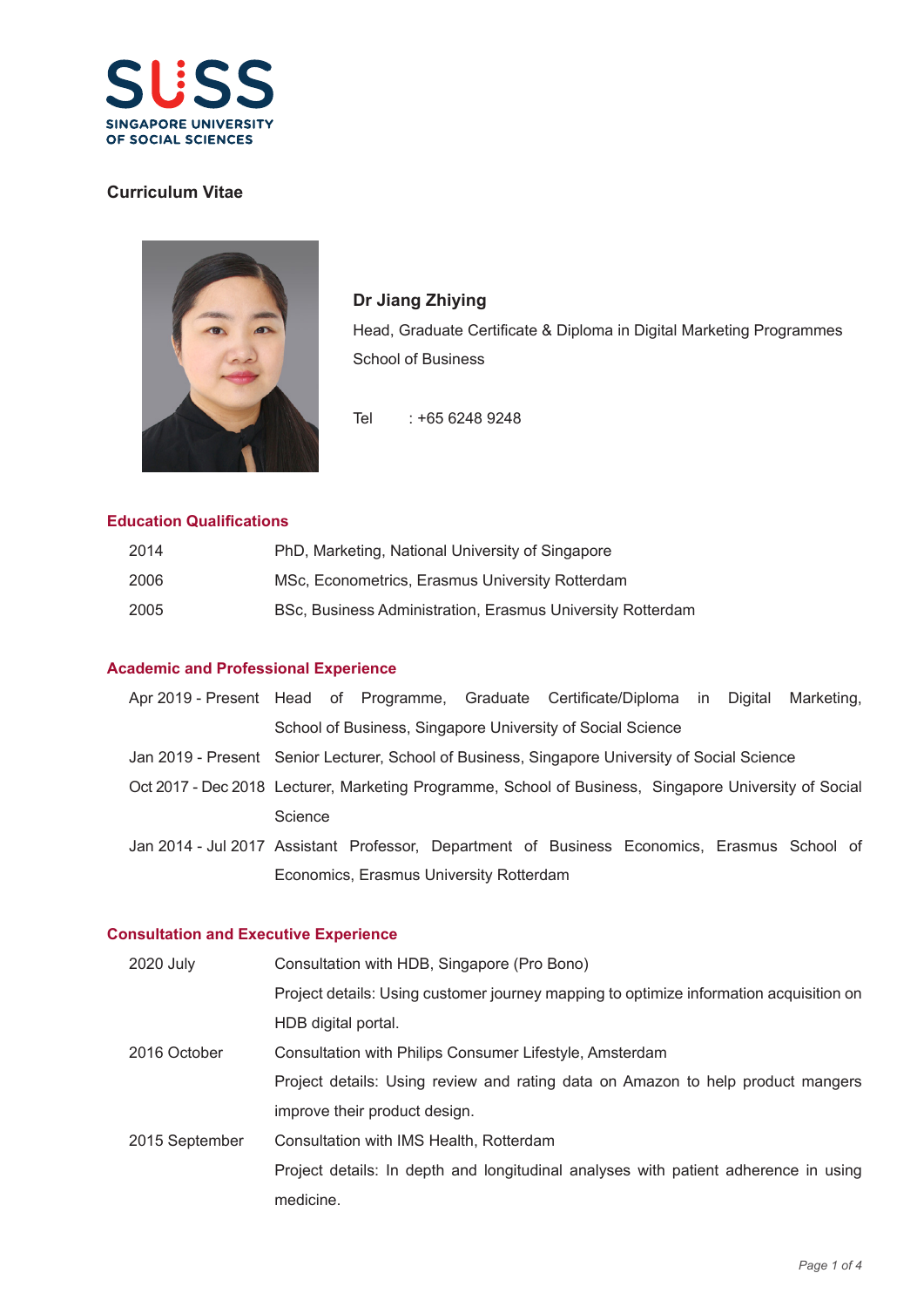2014 June Consultation with IMS Health, Rotterdam

 Project details: segmentation based on doctor's usage pattern to produce targeted schemes of detailing service for new medicine.

#### **Research Interests**

- Marketing and Customer Analytics
- **Marketing Research**
- Consumer Learning
- Mobile Economics
- Sharing Economy

#### **Selected Publications**

- Guan Chong, Mou Jian, Jiang Zhiying. 2020, "Artificial intelligence innovation in education: A twenty-year data-driven historical analysis", International Journal of Innovation Studies, 4(4),134-147.
- Jiang Zhiying, Vanessa Liu, Miriam Erne, Calvin Cheng, Joseph Lee, 2020, "Do User Reviews Matter? Empirical Evidence on the User Involvement in App Performance", International Journal of Engineering Research And Development, Volume16, Issue 8, pp. 23-88.
- Jiang Zhiying, Vanessa Liu, Miriam Erne 2020 "Examining the Impact of User Reviews on Mobile Applications Development", SAIS 2020 Proceedings. 36.
- Jiang Zhiying, Guan Chong, Ivo. L. de Haaij 2019 "Congruity and processing fluency: an analysis on the effectiveness of embedded online video advertising," Asia Pacific Journal of Marketing and Logistics, forthcoming.
- Javier Cebollada, Chu Yanlai and Jiang Zhiying. 2019. "Online Category Pricing at a Multichannel Grocery Retailer," Journal of Interactive Marketing, 46, may, pp52-69
- Surendra Rajiv, Junhong Chu and Zhiying Jiang. 2015. "Publication, Citation, Career Development, and Recent Trends: Empirical Evidence for Quantitative Marketing Researchers," Customer Needs and Solutions, 1(2): 71-90.

#### **Book Chapter**

Guan Chong, Jiang Zhiying, DingDing "The Emerging Business Models," World Scientific Future Economy Series Volume 2. January. 2020

### **Working Papers**

Jiang Zhiying, Lau Kong Cheen, 2021 "Consumer Profiling of Singapore Market"

- Jiang Zhiying, Vanessa Liu. 2020 "The Voices of Local Retailers A Survey Study of Annual Singapore Retail Insights"
- Jiang Zhiying, Suman Ann Thomas and Rajiv Surendra. 2016. "Inherent versus Constructed Preferences: To What Extent? A Memory-Based Dual-Process Model," (finalizing for submitting to Journal of Consumer Research)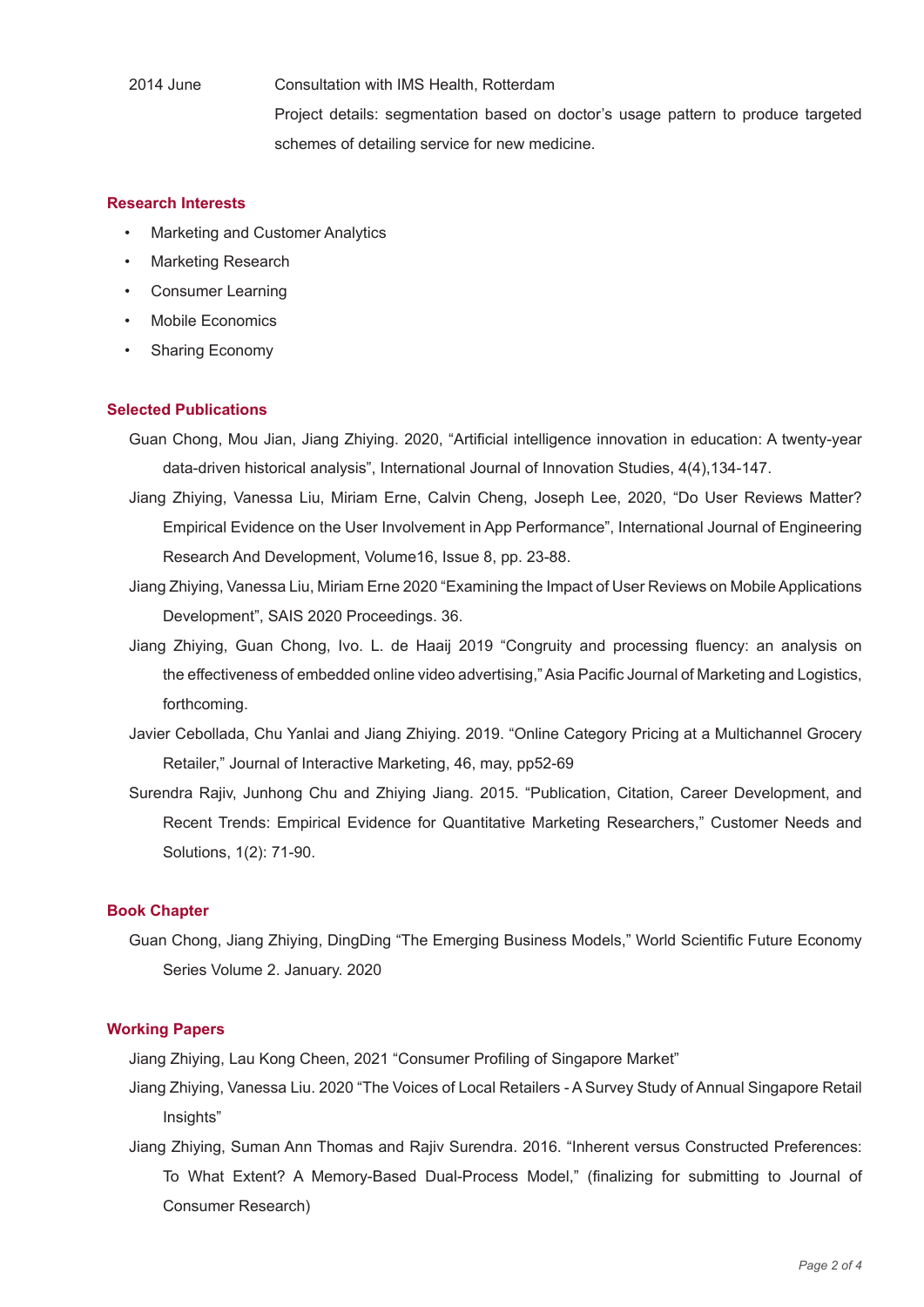- Jiang Zhiying, Navid Asgari and Junhong Chu. 2016. "Unpacking Absorptive Capacity under the Context of Knowledge Alliances: A Dynamic Co-evolution Model," (finalizing for submitting to Management Science)
- Jiang Zhiying and Trichy Krishnan. 2016. "Channel Delegation and Market Asymmetry," preliminary results with first draft

## **Teaching Area**

- Marketing Analytics
- Business Statistics
- Multivariate Data Analysis
- Digital Marketing

## **Grants and Awards**

- CFAR SUSS 2020-2021 Title: Singapore Consumer Profiling and Insights Amount: \$18,264
- CFAR SUSS 2019-2020

Title: The Voices of Local Retailers – A Survey Study of Annual Singapore Retail Insights Amount:\$15,000

- Marier Cuier Individual Fellowship Europe Union 2015-2018 Title: Marketing Expenditure Budgeting: from the Upper Echelon to the Lower Echelon Amount: €177,598.80
- AMA Doctoral Consortium Fellow, Texas

#### **Media Interview**

• 10/2019 - Live interview at 'Hello Singapore' programme by Channel 8

#### **Industrial and Public Talks**

- 01/2021 SUSS Alumni Office & Louken Group @ZOOM
- 09/2020 SUSS Alumni Office @ ZOOM
- 07/2019 HeadHunt Brownbag Master Class @ Tanjong Pargar Series
- 08/2019 2019 SkillsFuture Fair @Suntec City
- 08/2019 2019 Singapore Chamber of Chinese Commerce and Industry @ Suntec City
- 09/2019 HeadHunt Brownbag Master Class @ Science Series
- 09/2019 2019 Ren SME Workshop @ SUSS

#### **Conference Presentation and Invited Talks**

- 11/2020 IFIP WG 8.6 Working Conference, ZOOM
- 11/2018 2018 KSMS International Marketing Conference, Seoul, South Korea
- 07/2016 The 13th Marketing Dynamics Conference, Hamburg University, Germany